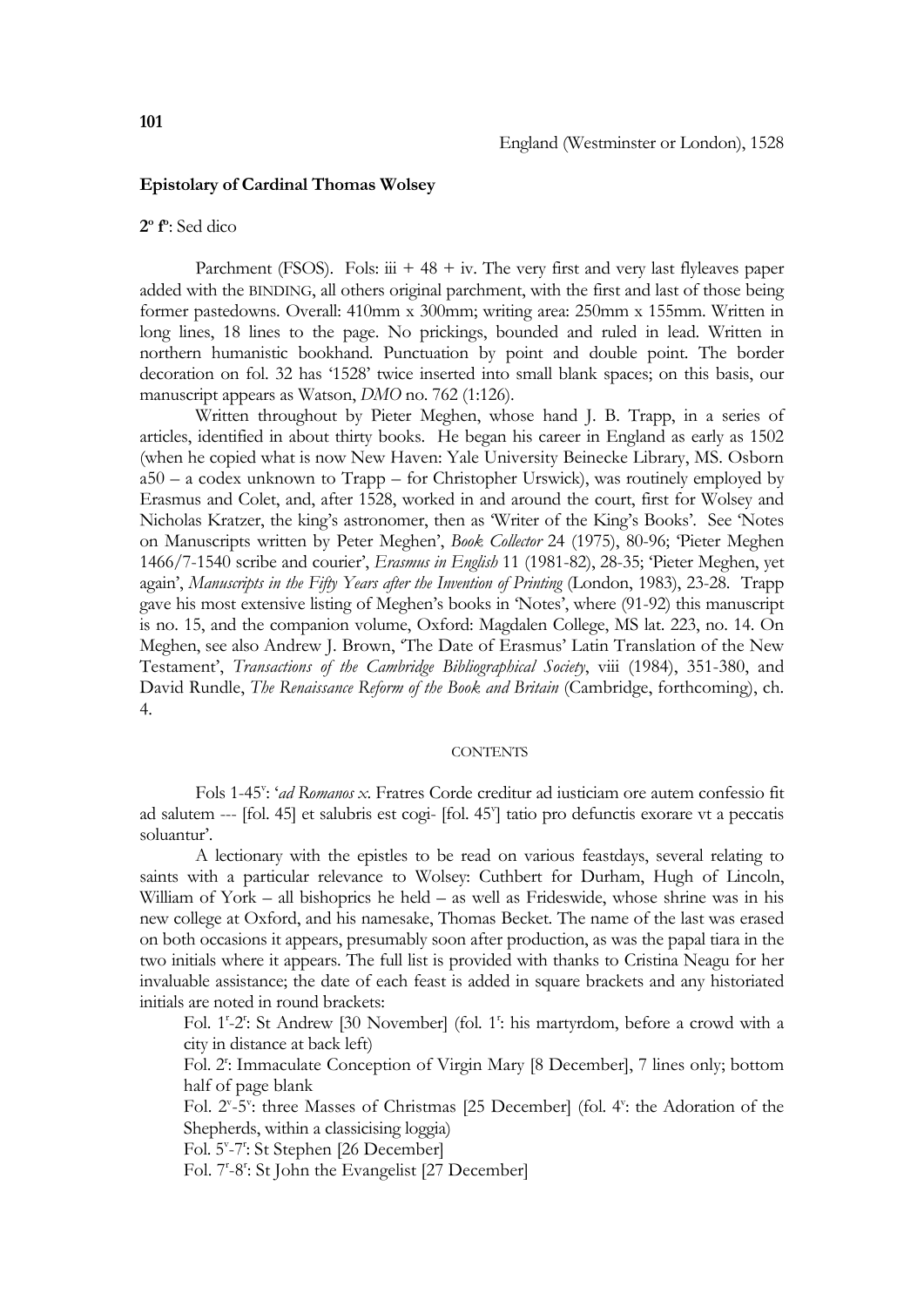Fol. 8<sup>r</sup>-9<sup>r</sup>: Feast of the Holy Innocents [28 December]

Fol. 9r-v: St Thomas Becket [29 December], name now erased

Fol. 9": Feast of the Circumcision [1 January], 7 lines only; bottom two lines of page blank

Fol.  $10^{r-v}$ : Epiphany [6 January] (the Adoration of the Magi, with black Balthazar)

Fol. 10<sup>v</sup>-11<sup>v</sup>: Presentation at the Temple [2 February] (fol. 11<sup>t</sup>: Presentation)

Fol. 11<sup>v</sup>-12<sup>t</sup>: Translation of St Frideswide [12 February] (fol. 12: the saint as abbess with crozier, her ox by the Thames and Oxford – its southern wall and the medieval priory to Frideswide – in the background)

Fol. 12<sup>*z*</sup>-13<sup>*z*</sup>: St Cuthbert [20 March]

Fol. 13<sup>r</sup>-14<sup>r</sup>: Annunciation [25 March] (fol. 13<sup>v</sup>: a standing Gabriel appears at the back of a kneeling Virgin at her devotions, following the model of Dürer's Little Passion, but with his initials replaced by 'MARIA' on the canopy and all in an ornate interior)

Fol. 14r-v: Holy Saturday

Fol. 14<sup>v</sup>-19<sup>v</sup>: four Easter Masses [moveable feast] (fol. 15<sup>r</sup>: Jesus, with the wounds of the passion, in a red cloak and carrying a crozier with the pennon of the Resurrection, appears to the Virgin, kneeling at prayer; reminiscent of the depiction in Dürer's Little Passion, but with the figures reversed and furniture altered)

Fol. 18<sup>v</sup>-19<sup>v</sup>: Low Sunday (*Dominica in albis*)

Fol. 19<sup>v</sup>-21<sup>t</sup>: Ascension [moveable feast, fifth Sunday after Easter] (fol. 20: the kneeling apostles and standing Virgin look up at Christ's feet disappearing into the sky, very close to Dürer's depiction in the Little Passion, but with haloes added) Fol. 21v-22": Pentecost Vigil

Fol. 22<sup>v</sup>-27<sup>t</sup>: four Pentecost Masses [moveable feast, 50 days after Easter] (fol. 23<sup>t</sup>: the dove of the Holy Spirit sending down a golden shower on the Virgin and groups of apostles, each apostle with a tongue of fire; again clearly influenced by Dürer's Little Passion, but with haloes added, and placed in a classicising interior)

Fol.. 27<sup>'</sup>-28<sup>v</sup>: Trinity [moveable feast, Sunday after Pentecost] (fol. 27<sup>v</sup>: the Father and the Son seated on a high-backed exedra bench, the Son to the left in his red cloak with wounds, the crown of thorns, and a cross, the Father, with a papal mitre and resting his left hand on an orb, between them a hovering Dove)

Fol. 29<sup>r</sup>-30<sup>r</sup>: Corpus Christi [moveable feast-the Thursday after Trinity] (fol. 29<sup>r</sup>: the Hebrews capturing the falling manna, perhaps influenced by the c. 1470 panel now in the Charterhouse Museum at Douai)

Fol. 30'-31': William, Archbishop of York [8 June]

Fol. 31r-v: Nativity of St John the Baptist [24 June]

Fol. 31<sup>v</sup>-33<sup>r</sup>: St Peter and St Paul [29 June] (fol. 32<sup>r</sup>: the two saints below the Dove of the Holy Spirit – Peter's face and mitre now defaced)

Fol. 33<sup>v</sup>-34<sup>t</sup>: Visitation [2 July] (fol. 33<sup>v</sup>: Mary and Elizabeth meet in front of a crenellated wall with gothic windows to the right of which is a building with Romanesque arches, the whole reminiscent of the depiction at BL, MS. Add. 3294, fol. 61, The Hours of Bona Sforza, with that miniature attributed to Gerard Horenbout; this, though, is the only instance in our manuscript of such a parallel with that volume)

Fol. 34<sup>v</sup>: Translation of St Thomas Becket [7 July], his name now erased; only five lines, with initial never painted

Fol. 34<sup>v</sup>-35: Relics Sunday [moveable feast, third Sunday after Midsummer] (fol. 34<sup>v</sup>: two angels as acolytes with candles kneeling before the reliquaries which are presented on white cloth below a blue canopy)

Fol. 35'-36': Feast of the Name of Jesus [7 August] (fol. 35": the baby Jesus being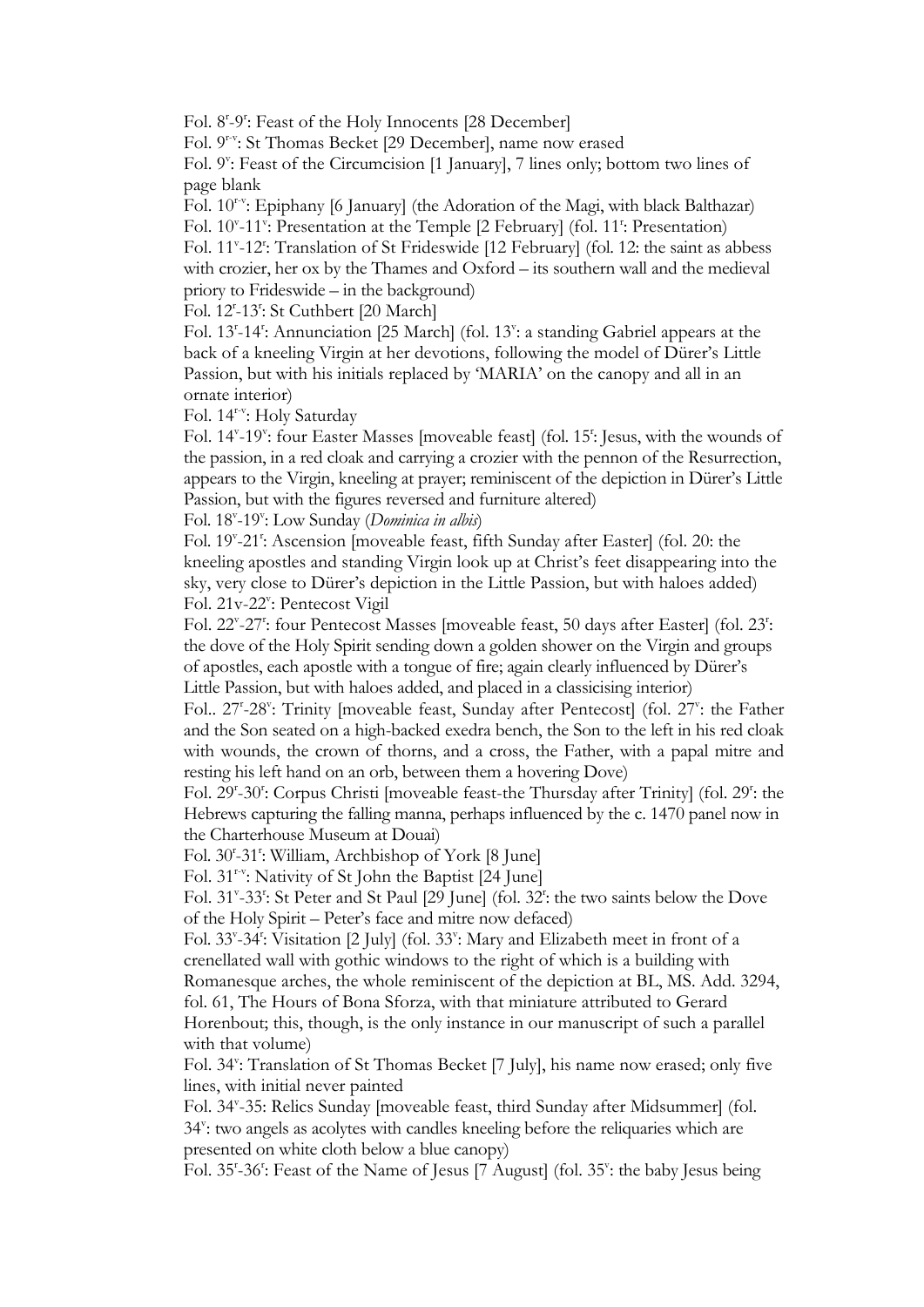hymned by angels, the Dove above; in the page's border, two praying angels in support)

Fol. 36<sup>t</sup>-37<sup>t</sup>: Assumption of the Virgin [15 August] (fol. 36<sup>v</sup>: a plump Virgin ascends surrounded by four angels, the godhead above)

Fol. 37<sup>v</sup>-38<sup>r</sup>: Nativity of the Virgin [8 September] (fol. 37<sup>v</sup>: exhausted St Anne attended by midwives and wet nurse, a window with diamond-shaped panes at back centre, perhaps influenced by Dürer's much busier depiction in his Life of the Virgin) Fol. 38<sup>r</sup>: Translation of St Cuthbert [4 September], bottom two lines blank Fol. 38<sup>v</sup>-39<sup>v</sup>: blank

Fol. 40<sup>r</sup>-41<sup>v</sup>: All Saints [1 November] (fol. 40<sup>t</sup>: the face of Jesus shines down from the heavens on a gathering of saints and the saved – including King Henry next to St George, and a balding Wolsey next to St Laurence with his gridiron; the pope's mitre at front centre now defaced)

Fol. 42<sup>r-v</sup>: Hugh, Bishop of Lincoln [17 November]

Fol. 42<sup>v</sup>-45<sup>v</sup>: Dedication of the Church (fol. 43<sup>t</sup>: Jesus, with disciples, coaxing Zacchæus from his tree, as told at Luke 19:1-10; the basic model for the miniature may be the woodcut which appears at *Auslegung des Lebens Jesu Christi* ([Ulm: Johann Zainer, c. 1482], fol. [79<sup>r</sup>])

There are only two written lines on fol.  $45^{\circ}$ ; the remainder of that page and fols  $46-48^{\circ}$  are blank but ruled.

COLLATION  $1-4^8$  5<sup>8</sup> (leaves 4 and 5, fols 36 and 37, are singles pasted to stubs)  $6^8$ . No catchwords (a fragment in the gutter, fol. 32") or signatures.

TEXTUAL PRESENTATION AND DECORATION Headings in red identify the occasions; also in red, scorings in the texts to guide oral reading. Openings and nomina sacra in display roman capitals. At the openings, full borders with miniatures, gold and pastel borders, including flowers, plants, birds, and heraldic symbols of Wolsey (see PROVENANCE); on one occasion (fol. 20), in the bottom border appear the royal arms, England quartering France modern, within the Garter, with lion and dragon supporters and the motto 'diev et mon droit' on scrolls at far left and right (perhaps placed here as Ascension is the feast most often closest to the start of Henry VIII's regnal year); on another (fol. 36") the lower border diverges from the usual heraldic presentation and has instead a landscape scene, ships coming into a harbour town, a country monastery (and fishermen) in the foreground. There are two levels of incipit, the more elaborate with full border and historiated initial (listed above). Lesser occasions have a seven-line painted gold initial with designs of jewels and occasional floral decoration on a pastel ground (fol.  $3, 3^{\nu}$ , 6, 7<sup>v</sup>, 8, 9, 12<sup>v</sup>, 14, 15<sup>v</sup>, 16<sup>v</sup>, 18, 19, 21<sup>v</sup>, 24<sup>v</sup>, 25<sup>v</sup>, 26, 30, 31, 42, 44, 45); initials similar to these are to be found, for instance, in Oxford: Corpus Christi College, MSS. 13 & 14, for which Meghen was the scribe (Trapp, 'Notes', no. 8).

 Hugh Paget, 'Gerard and Lucas Hornebolt in England', *Burlington Magazine* 101 (1959), 396-402 at 400, identified the illuminator as Gerard. He reproduced the Adoration of the Shepherds (fol. 4"), both in full and in a detail purporting to show the remains of the artist's signature (figures 43, 45); no such signature is present. Lorne Campbell and Susan Foister, 'Gerard, Lucas and Susanna Horenbout', *Burlington Magazine* 128 (1986), 719-27 (719-21) provided further biographical detail of Gerard but they also raised doubts about his association with Wolsey. More recently, the attribution to him has been downright rejected, and the illuminator cast into anonymity as 'the Master of Cardinal Wolsey': Elizabeth Morrison in Thomas Kren and Scott McKendrick, *Illuminating the Renaissance. The Triumph of Flemish Manuscript Painting in Europe* (London, 2003), pp. 503-507. Following the dissertation of S. M. Hardie (unpublished MA thesis, University of Bristol, 1982), Morrison also notes the illuminator's debt to Albrecht Dürer's 'Small Passion' cycle of 1510. She also proposes that the illumination was made on the continent but, considering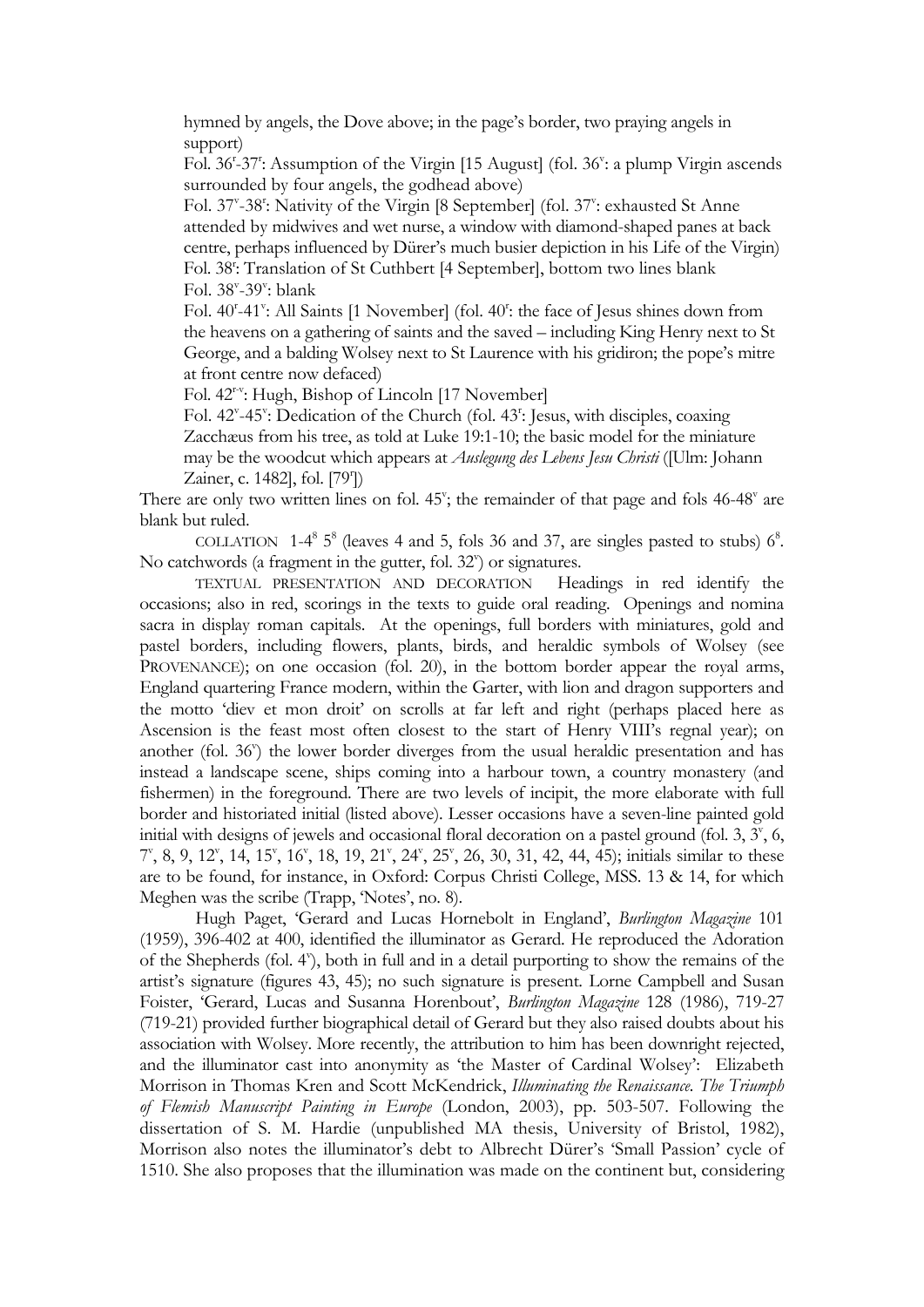the presence of Low Countries artists in England, there seems no reason to make that assumption; indeed, while the artist's Latin may be poor (see the discussion of Wolsey's motto in PROVENANCE), the facility with Wolsey's insignia, as well as the familiarity with the features of Henry and Wolsey (fol. 40<sup>r</sup>) and ability to depict St Frideswide suggest, at the least, whoever it was, was under close guidance by an artist with English experience. What is more, a Westminster context is strongly suggested by the fact that the numbering and lettering that appears in these initials also appears in the royal charters relating to Cardinal College; see, in particular, TNA, E 24/20/1 and E24/6/1. Given that it is known that the Horenbouts were used as illuminators for royal documents, this evidence returns us to their milieu.

 There are numerous discussions and reproductions of the manuscript. See AT no. 827 (83) and plate lvii (fols 4<sup>v</sup> and 36<sup>v</sup>); Otto Pächt, 'Holbein and Kratzer', *Burlington Magazine* 84 (1944), 134-39; *Treasures of Oxford* (London, 1953), no. 187 (catalogue of an exhibition at Goldsmiths' Hall); *Flemish Art 1300-1700* (London, 1953), no. 623 (166) (catalogue of an exhibition at the Royal Academy); James K. McConica, *English Humanists and Reformation Politics under Henry VIII and Edward VI* (Oxford, 1965), 69-72; J. B. Trapp and Hubertus S. Herbrüggen*, 'The King's Good Servant', Sir Thomas More 1477/8-1535* (London, 1977), no. 43 (37) with plate (fol. 4"); Trapp 1981-82, figure 9 (34, fol. 32"); Georges Dogaer, *Flemish Miniature Painting in the 15th and 16th Centuries* (Amsterdam, 1987), 161-67 (a discussion of the Hornebolts, with a reference to our manuscript at 166); S. J. Gunn and P. G. Lindley ed., *Cardinal Wolsey: Church, State and Art* (Cambridge, 1991)*,* 40-42 and plates 10 (fol. 32) and 11 (fol. 36<sup>v</sup>).

 The manuscript has a companion volume, Oxford: Magdalen College, MS lat. 223, by the same scribe and the same illuminator, with the parallel gospel readings; it is a nearly exact twin sister, its dimensions closely congruent, as are the number of illustrations and their subjects. That manuscript, unlike ours, has no date but it is datable, since in it the arms of Wolsey are sometimes impaled with those of Winchester, another bishopric given him in 1529; it may be, though, that, the volume was intended for use in 1530, as Cristina Neagu, 'Dating Wolsey's Lectionaries', *Christ Church Library Newsletter*, 4 (2008), 2-5 [freely available on-line] argues on the basis of the order of feasts. See further PROVENANCE below.

BINDING Tan morocco with incised pattern over wood, s. xx (by The Eddington Bindery, 1981). Sewn on six thongs. Pastedowns and endleaves modern paper. On the front pastedown a College bookplate and tag 'Church Congress Exhibition 292'.

 The present binding apparently replaced one which, according to the former Sub-Librarian, John Wing (to whom thanks are due for his prodigious memory on this and many other points of detail), was reversed calf over leather, much like that used for the Chapter House manuscripts (see, in particular, MS 340). In other words, it would seem to have been rebound for ChCh in the last decades of the seventeenth century.

 PROVENANCE The book was certainly produced for Thomas, Cardinal Wolsey, founder of Cardinal College, the predecessor of Christ Church: all the full borders include Wolsey's badges, his motto (e.g. fol. 10, 15: 'dominus mihi adivtor' [but, more often, as at fol.  $3^v$ ,  $4^v$ , 11 etc 'aduitor'; on two occasions, fol. 19 and 20, 'addvtor'; and once, fol.  $34^v$ , 'additor')), and the full achievement of his arms. The latter is typically a cardinal's hat and mantling in lieu of helm, cherub supporters bearing crosses, the arms 'sable, on a cross engrailed argent, a lion passant gules, between four leopards' faces azure, on a chief or, a Tudor rose gules, barbed and seeded proper between two Cornish choughs sable, beaked and legged gules'. On seven occasions (fol. 10, 12, 13', 15, 17, 35', 40) the arms impale those of the see of York, 'gules, crossed keys argent, surmounted by a crown or'; Wolsey was provided to York from Lincoln on 15 September 1514. Three badges are used: the blue leopard's head above a gold crown (cf. our MS 339, fol. ix'), twin gold columns (sometimes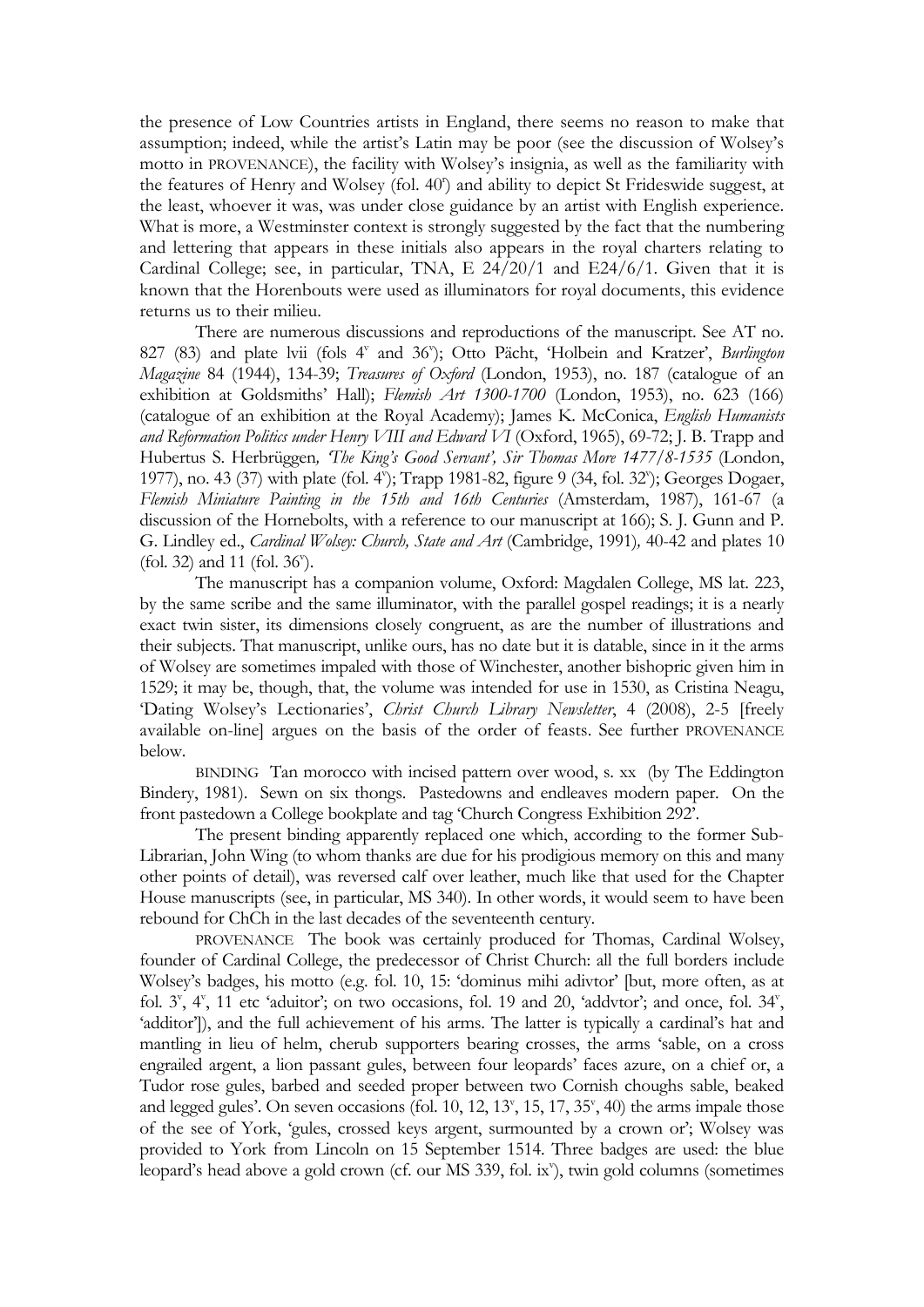$-$  eg fol.  $4^{\nu}$ , 10 – placed each side of the leopard's head), and the silver crossed keys, surmounted by a closed crown, of York. The border work twice (fols 32, 43) includes the initials 'T[homas] C[ardinalis]'.

 The temptation is to assume Wolsey had this manuscript and its sister made for Cardinal College: Morrison in Kren and McKendrick states that they were 'almost certainly commissioned' (504) for the college. That St Frideswide is the only English saint to whom an initial is dedicated might appear to support that theory but it is thrown into question by the fact that only the translation of the saint and not her main feast of 19 October is remembered in this manuscript. The blank leaves (fol. 38°-39) fall at a point which would allow for the possibility that the feast intended to be commemorated was hers. That the absence was not made good, however, leaves the volume inappropriate for use on the college chapel – as does the fact that the volume provides a set of readings which is not fully congruent with those established as the major and the minor double feasts to be celebrated in the college chapel in the 1527 revision to the Statutes (*Statutes*, 2: Cardinal, 167, superseding 59-60): it includes all the major (apart from the primary feast of St Frideswide), but of the minor omits the Transfiguration, and supplements them with four more not in either list (St John the Evangelist, Holy Innocents, St Thomas Becket [!], Translation of St Cuthbert). The conclusion from the liturgical evidence must be that this volume was not intended for his Oxford college.

 The same conclusion must be drawn for Wolsey's other educational foundation, Cardinal's College, Ipswich. James Willoughby has noted that the dating of 1528 in the border of the opening of the lection for the feast of St Peter and St Paul accords with the founding of that college, which occurred in that year and involved the suppression of the Augustinian priory dedicated to those saints: *The Libraries of Collegiate Churches*, Corpus of British Medieval Library Catalogues 15, 2 vols (London, 2013), 1:256. Willoughby stops short of attributing our volume to Ipswich and wisely so: the rota of feasts to be observed, listed at our MS 338, fol. 6'-7, differs yet more from the cycle in the manuscript, with the statutes including St Nicholas (as a major) as well as the Transfiguration (as a minor) but omitting entirely St Frideswide, and not mentioning the four feasts listed above as in our manuscript but not required as special feasts at the Oxford college; in addition, Wolsey announces that he wishes the feast of the four Doctors of the Church and St Augustine of Canterbury to be celebrated 'sicut in aliis inferioribus duplicibus'.

 If the textual evidence militates against associating this manuscript with either of Wolsey's foundations, it does – with its two feasts of his name saint and two of St Cuthbert – appear more personal to the cardinal, and it would seem likely that this was intended for one of his private chapels. Wherever, though, it was kept, it – and its sister volume – became legally crown possessions at his attainder. It is not clear where they were when sequestered – we can exclude the possibility they were with Wolsey at Cawood Castle when he was arrested on 4 November 1530, as the books mentioned there (Cardinal College ones) include missals and antiphoners but no lectionaries (on this, see also Introduction, 'Before Christ Church'); it does appear, however, that they entered the royal collection. James P. Carley once tentatively identified our manuscript and its sister volume with a paired gospellectionary set, each with silver and gilt work weighing about twenty pounds, which were kept with royal treasures and appear in accounts of 1532 and 1547: *The Libraries of King Henry VIII*, Corpus of British Medieval Library Catalogues 7 (London, 2000), H5.4-5 (267), with discussion at lii-iii. Prof. Carley has now rejected that identification, since the Magdalen manuscript is now in a binding by 'the King Edward and Queen Mary' binder. His latest finding are presented in id., 'Thomas Wolsey's Epistle and Gospel Lectionaries: Unanswered Questions and New Hypotheses', *Bodleian Library Record*, forthcoming. The Magdalen volume was certainly in Winchester in 1556, when it was used to administer the oath taken by Bishop John White on his enthronement (the text written inside the upper